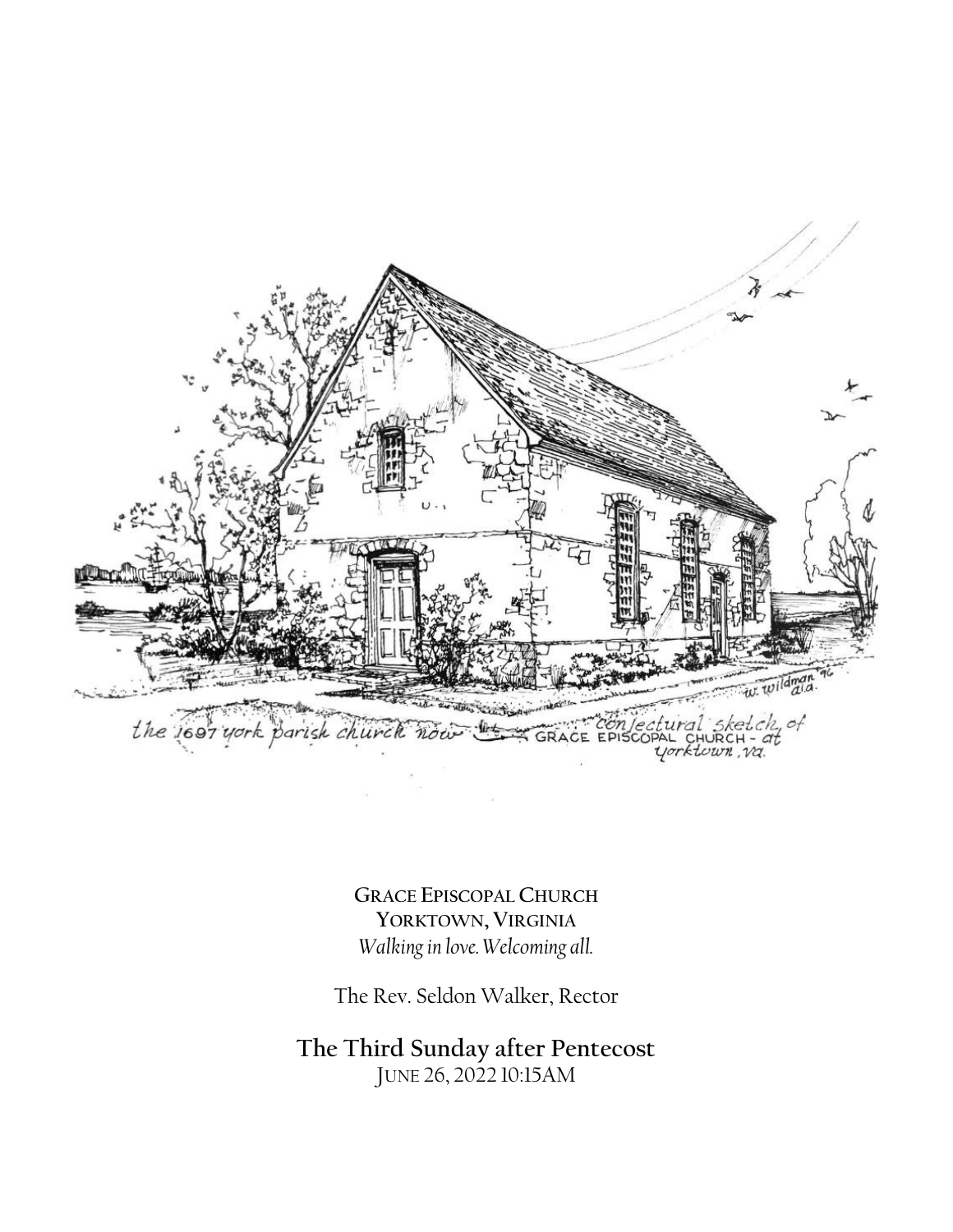# **HOLY BAPTISM WITH THE HOLY EUCHARIST RITE II**

## **THE WORD OF GOD**

#### **The Prelude Processional Hymn 518** Christ is made the sure foundation, music: *Westminster Abbey*

## **The Acclamation**

| Celebrant | Blessed be God: Father, Son and Holy Spirit;         |
|-----------|------------------------------------------------------|
| People    | And blessed be God's kingdom, now and forever. Amen. |
| Celebrant | There is one Body and one Spirit;                    |
| People    | There is one hope in God's call to us;               |
| Celebrant | One Lord, one Faith, one Baptism;                    |
| People    | One God and Father of all.                           |

## **The Collect for Purity**

Almighty God, to you all hearts are open, all desires known, and from you no secrets are hid: Cleanse the thoughts of our hearts by the inspiration of your Holy Spirit, that we may perfectly love you, and worthily magnify your holy Name; through Christ our Lord. **Amen.**

## **The Collect of the Day**

*Celebrant* The Lord be with you. *People* **And also with you.**  *Celebrant* Let us pray.

Almighty God, you have built your Church upon the foundation of the apostles and prophets, Jesus Christ himself being the chief cornerstone: Grant us so to be joined together in unity of spirit by their teaching, that we may be made a holy temple acceptable to you; through Jesus Christ our Lord, who lives and reigns with you and the Holy Spirit, one God, for ever and ever. **Amen.**

## **The First Lesson 2 Kings 2:1-2, 6-14**

When the Lord was about to take Elijah up to heaven by a whirlwind, Elijah and Elisha were on their way from Gilgal. Elijah said to Elisha, "Stay here; for the Lord has sent me as far as Bethel." But Elisha said, "As the Lord lives, and as you yourself live, I will not leave you." So they went down to Bethel. Then Elijah said to him, "Stay here; for the Lord has sent me to the Jordan." But he said, "As the Lord lives, and as you yourself live, I will not leave you." So the two of them went on. Fifty men of the company of prophets also went, and stood at some distance from them, as they both were standing by the Jordan. Then Elijah took his mantle and rolled it up, and struck the water; the water was parted to the one side and to the other, until the two of them crossed on dry ground. When they had crossed, Elijah said to Elisha, "Tell me what I may do for you, before I am taken from you." Elisha said, "Please let me inherit a double share of your spirit." He responded, "You have asked a hard thing; yet, if you see me as I am being taken from you, it will be granted you; if not, it will not." As they continued walking and talking, a chariot of fire and horses of fire separated the two of them, and Elijah ascended in a whirlwind into heaven. Elisha kept watching and crying out, "Father, father! The chariots of Israel and its horsemen!" But when he could no longer see him, he grasped his own clothes and tore them in two pieces. He picked up the mantle of Elijah that had fallen from him, and went back and stood on the bank of the Jordan. He took the mantle of Elijah that had fallen from him, and struck the water, saying, "Where is the Lord, the God of Elijah?" When he had struck the water, the water was parted to the one side and to the other, and Elisha went over.

*Reader* The Word of the Lord *People* **Thanks be to God.**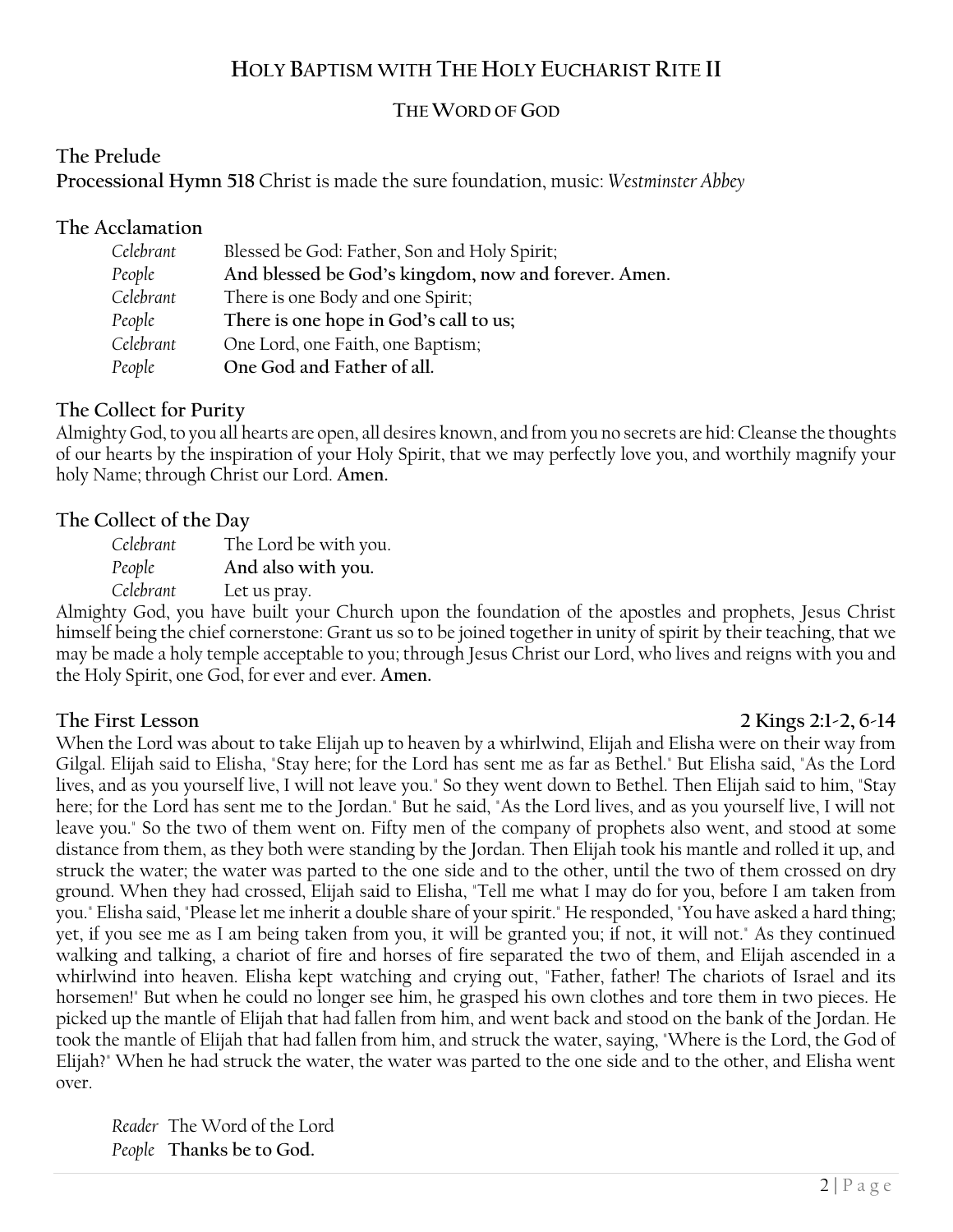**Psalm 77:1-2, 11-20** *Voce mea ad Dominum*

- 1 I will cry aloud to God; \* I will cry aloud, and he will hear me.
- 2 In the day of my trouble I sought the Lord; \* my hands were stretched out by night and did not tire; I refused to be comforted.
- 11 I will remember the works of the LORD, \* and call to mind your wonders of old time.
- 12 I will meditate on all your acts \* and ponder your mighty deeds.
- 13 Your way, O God, is holy; \* who is so great a god as our God?
- 14 You are the God who works wonders \* and have declared your power among the peoples.
- 15 By your strength you have redeemed your people, \* the children of Jacob and Joseph.
- 16 The waters saw you, O God; the waters saw you and trembled; \* the very depths were shaken.
- 17 The clouds poured out water; the skies thundered; \* your arrows flashed to and fro;
- 18 The sound of your thunder was in the whirlwind; your lightnings lit up the world; \* the earth trembled and shook.
- 19 Your way was in the sea, and your paths in the great waters, \* yet your footsteps were not seen.
- 20 You led your people like a flock \* by the hand of Moses and Aaron.

## **Gospel Alleluia (Celtic Alleluia)**

Alleluia, alleluia! Alleluia, alleluia!

*Priest* The Holy Gospel of our Lord Jesus Christ according to Luke. *People* **Glory to you, Lord Christ.**

When the days drew near for Jesus to be taken up, he set his face to go to Jerusalem. And he sent messengers ahead of him. On their way they entered a village of the Samaritans to make ready for him; but they did not receive him, because his face was set toward Jerusalem. When his disciples James and John saw it, they said, "Lord, do you want us to command fire to come down from heaven and consume them?" But he turned and rebuked them. Then they went on to another village. As they were going along the road, someone said to him, "I will follow you wherever you go." And Jesus said to him, "Foxes have holes, and birds of the air have nests; but the Son of Man has nowhere to lay his head." To another he said, "Follow me." But he said, "Lord, first let me go and bury my father." But Jesus said to him, "Let the dead bury their own dead; but as for you, go and proclaim the kingdom of

## **The Gospel Luke 9:51-62**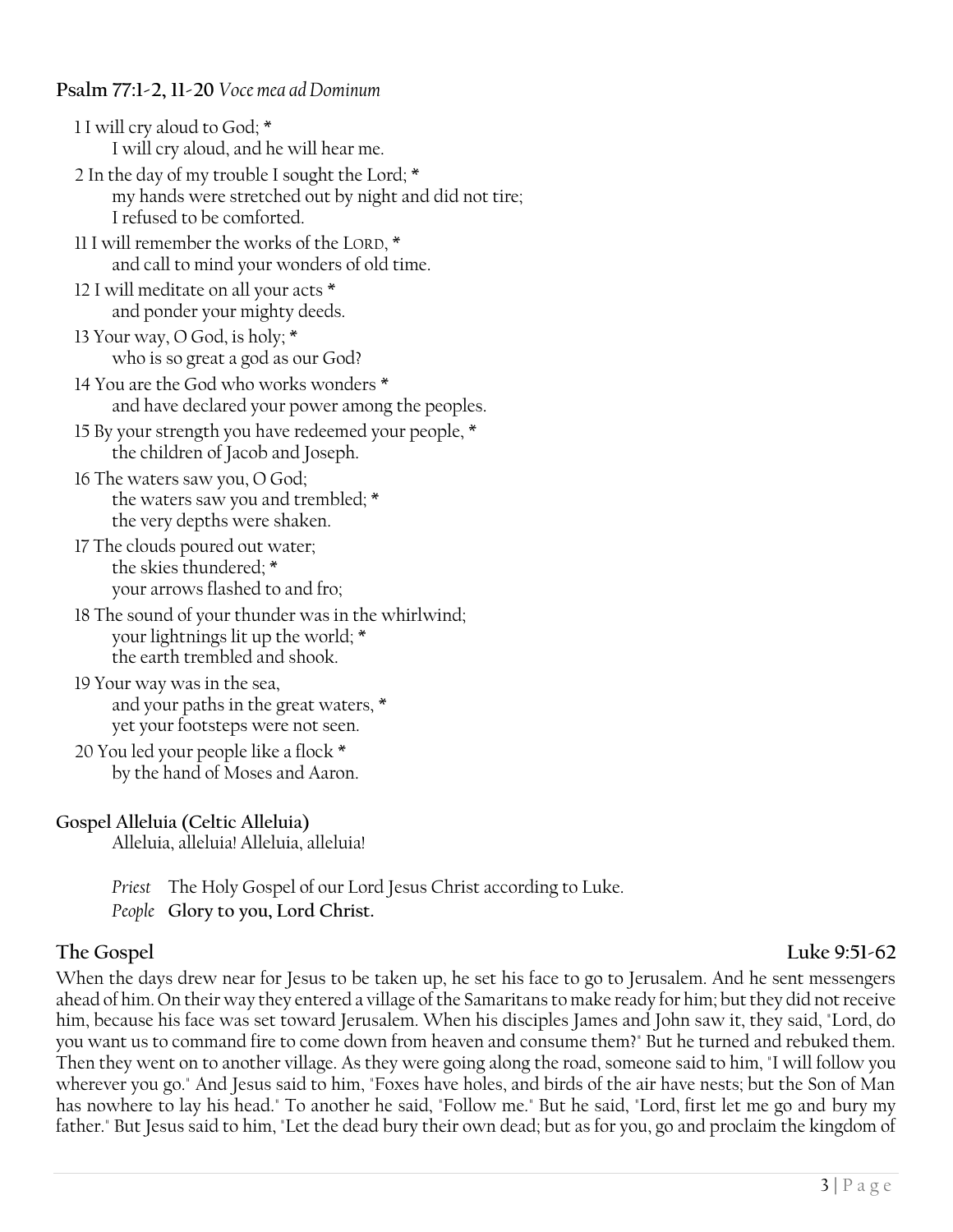God." Another said, "I will follow you, Lord; but let me first say farewell to those at my home." Jesus said to him, "No one who puts a hand to the plow and looks back is fit for the kingdom of God."

*Priest* The Gospel of the Lord *People* **Praise to you, Lord Christ.**

**The Sermon** The Rev. Seldon M. Walker

*A period of silence for reflection will follow the sermon.* 

## **Presentation and Examination of the Candidate**

| Celebrant<br>Parents $\infty$            | Marygolden Judith Powell, Madeline Constance Sell, Charlotte Sandra Harkins<br>The Candidates for Holy Baptism will now be presented. |
|------------------------------------------|---------------------------------------------------------------------------------------------------------------------------------------|
| Godparents                               | We present N. to receive the Sacrament of Baptism.                                                                                    |
| Celebrant                                | Will you be responsible for seeing that the children you present are brought up in the<br>Christian faith and life?                   |
| Parents $\infty$<br>Godparents           | I will, with God's help.                                                                                                              |
| Celebrant                                | Will you by your prayers and witness help these children to grow into the full stature of<br>Christ?                                  |
| Parents $\mathfrak{\circ}$<br>Godparents | I will, with God's help.                                                                                                              |

*Then the Celebrant asks the following questions of the parents and godparents who speak on behalf of the child.*

| Question | Do you renounce Satan and all the spiritual forces of wickedness that rebel against God?         |
|----------|--------------------------------------------------------------------------------------------------|
| Answer   | I renounce them.                                                                                 |
| Question | Do you renounce the evil powers of this world which corrupt and destroy the creatures<br>of God? |
| Answer   | I renounce them.                                                                                 |
| Question | Do you renounce all sinful desires that draw you from the love of God?                           |
| Answer   | I renounce them.                                                                                 |
| Question | Do you turn to Jesus Christ and accept him as your Savior?                                       |
| Answer   | I do.                                                                                            |
| Question | Do you put your whole trust in his grace and love?                                               |
| Answer   | I do.                                                                                            |
| Question | Do you promise to follow and obey him as your Lord?                                              |
| Answer   | I do.                                                                                            |

*The Celebrant then addresses the congregation.*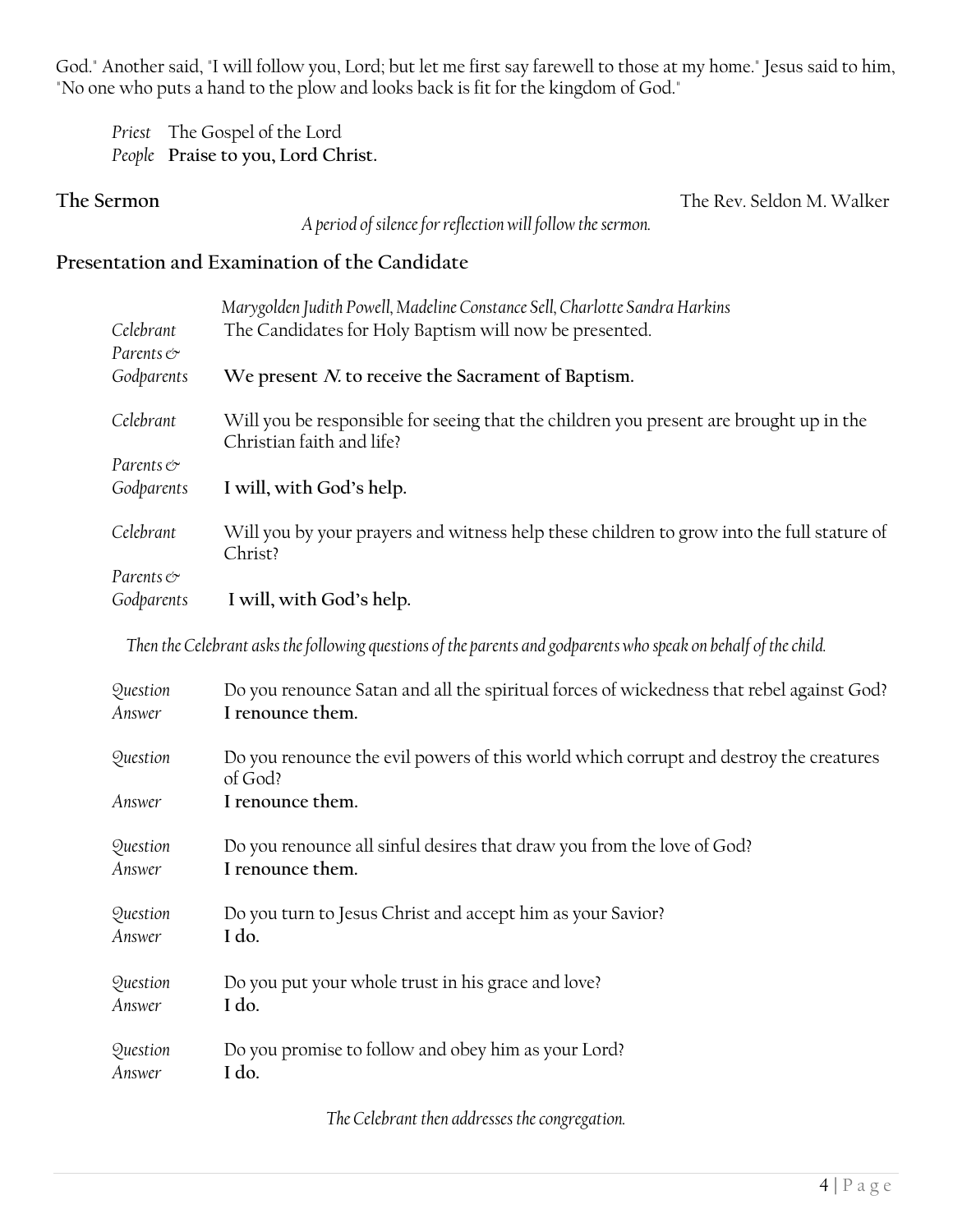| Celebrant<br>Parents & | Will you by your prayers and witness help these children to grow into the full stature of<br>Christ?<br>We will. |
|------------------------|------------------------------------------------------------------------------------------------------------------|
| Celebrant              | Let us join with these children who are committing themself to Christ and renew our<br>own baptismal covenant.   |

# **The Baptismal Covenant**

| Celebrant           | Do you believe in God the Father?                                                                                                                                                                                                                                                                                                                                                                                                                                            |
|---------------------|------------------------------------------------------------------------------------------------------------------------------------------------------------------------------------------------------------------------------------------------------------------------------------------------------------------------------------------------------------------------------------------------------------------------------------------------------------------------------|
| People              | I believe in God, the Father almighty,                                                                                                                                                                                                                                                                                                                                                                                                                                       |
|                     | creator of heaven and earth.                                                                                                                                                                                                                                                                                                                                                                                                                                                 |
| Celebrant<br>People | Do you believe in Jesus Christ, the Son of God?<br>I believe in Jesus Christ, his only Son, our Lord.<br>He was conceived by the power of the Holy Spirit<br>and born of the Virgin Mary.<br>He suffered under Pontius Pilate,<br>was crucified, died, and was buried.<br>He descended to the dead.<br>On the third day he rose again.<br>He ascended into heaven,<br>and is seated at the right hand of the Father.<br>He will come again to judge the living and the dead. |
| Celebrant<br>People | Do you believe in God the Holy Spirit?<br>I believe in the Holy Spirit,<br>the holy Catholic Church,<br>the communion of saints,<br>the forgiveness of sins,<br>the resurrection of the body and the life everlasting.                                                                                                                                                                                                                                                       |
| Celebrant           | Will you continue in the apostles' teaching and fellowship, in the breaking of bread, and<br>in the prayers?                                                                                                                                                                                                                                                                                                                                                                 |
| People              | I will, with God's help.                                                                                                                                                                                                                                                                                                                                                                                                                                                     |
| Celebrant           | Will you persevere in resisting evil, and, whenever you fall into sin, repent and return to<br>the Lord?                                                                                                                                                                                                                                                                                                                                                                     |
| People              | I will, with God's help.                                                                                                                                                                                                                                                                                                                                                                                                                                                     |
| Celebrant<br>People | Will you proclaim by word and example the Good News of God in Christ?<br>I will, with God's help.                                                                                                                                                                                                                                                                                                                                                                            |
| Celebrant<br>People | Will you seek and serve Christ in all persons, loving your neighbor as yourself?<br>I will, with God's help.                                                                                                                                                                                                                                                                                                                                                                 |
| Celebrant<br>People | Will you strive for justice and peace among all people, and respect the dignity of every<br>human being?<br>I will, with God's help.                                                                                                                                                                                                                                                                                                                                         |

# **The Prayers for the Candidates**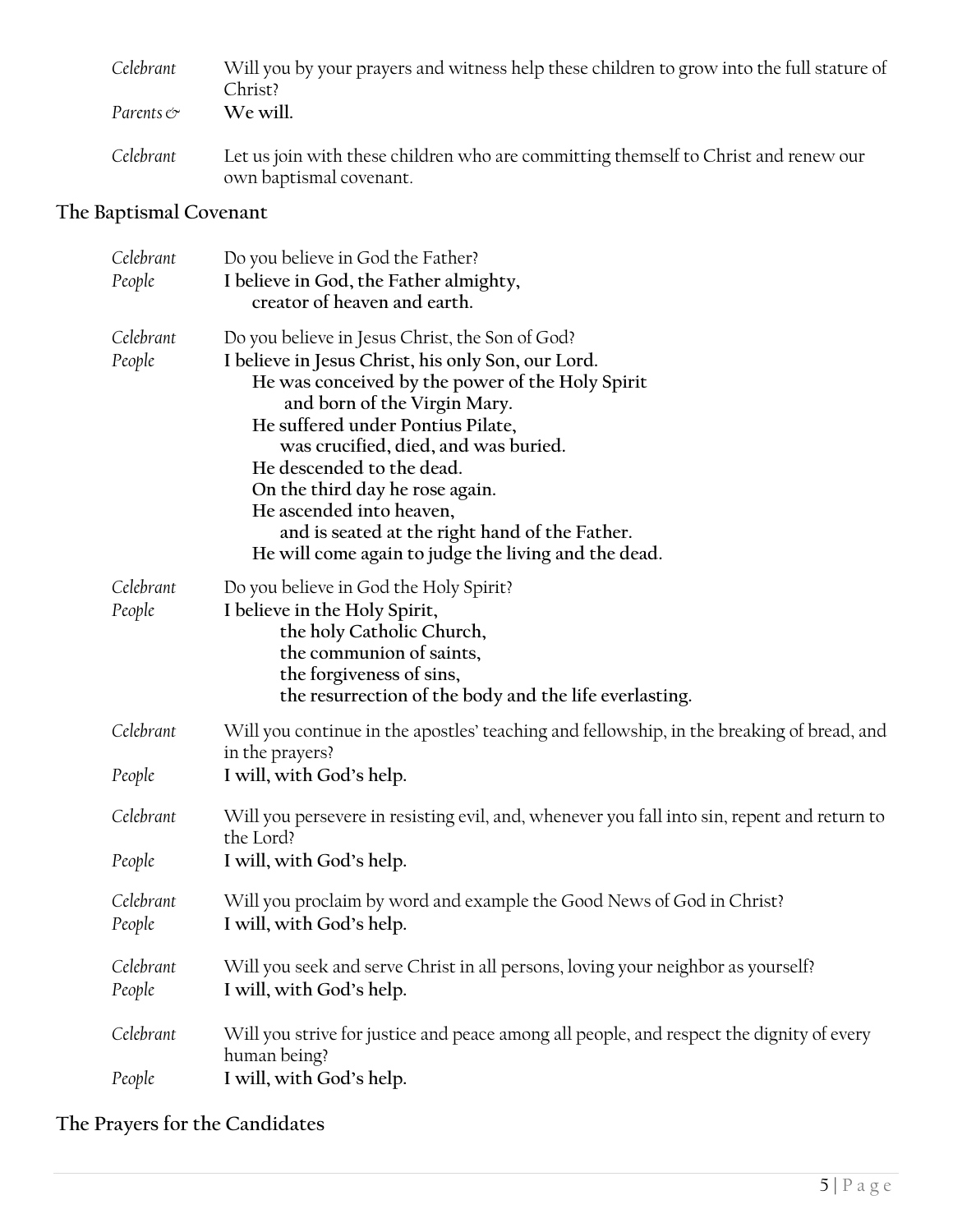| Celebrant | Let us now pray for these children who are to receive the Sacrament of new birth.                                                                                                                                     |
|-----------|-----------------------------------------------------------------------------------------------------------------------------------------------------------------------------------------------------------------------|
| Leader    | Deliver them, O Lord, from the way of sin and death.                                                                                                                                                                  |
| People    | Lord, hear our prayer.                                                                                                                                                                                                |
| Leader    | Open their hearts to your grace and truth.                                                                                                                                                                            |
| People    | Lord, hear our prayer.                                                                                                                                                                                                |
| Leader    | Fill them with your holy and life-giving Spirit.                                                                                                                                                                      |
| People    | Lord, hear our prayer.                                                                                                                                                                                                |
| Leader    | Keep them in the faith and communion of your holy Church.                                                                                                                                                             |
| People    | Lord, hear our prayer.                                                                                                                                                                                                |
| Leader    | Teach them to love others in the power of the Spirit.                                                                                                                                                                 |
| People    | Lord, hear our prayer.                                                                                                                                                                                                |
| Leader    | Send them into the world in witness to your love.                                                                                                                                                                     |
| People    | Lord, hear our prayer.                                                                                                                                                                                                |
| Leader    | Bring them to the fullness of your peace and glory.                                                                                                                                                                   |
| People    | Lord, hear our prayer.                                                                                                                                                                                                |
| Celebrant | Grant, O Lord that all who are baptized into the death of Jesus Christ your Son may live<br>in the power of his resurrection and look for him to come again in glory; who lives and<br>reigns now and for ever. Amen. |

## **Thanksgiving over the Water**

| Celebrant | The Lord be with you.                      |
|-----------|--------------------------------------------|
| People    | And also with you.                         |
| Celebrant | Let us give thanks to the Lord our God.    |
| People    | It is right to give God thanks and praise. |

## *Then the Celebrant continues*

We thank you, Almighty God, for the gift of water. Over it the Holy Spirit moved in the beginning of creation. Through it you led the children of Israel out of their bondage in Egypt into the land of promise. In it your Son Jesus received the baptism of John and was anointed by the Holy Spirit as the Messiah, the Christ, to lead us, through his death and resurrection, from the bondage of sin into everlasting life.

We thank you, Father, for the water of Baptism. In it we are buried with Christ in his death. By it we share in his resurrection. Through it we are reborn by the Holy Spirit. Therefore in joyful obedience to your Son, we bring into his fellowship those who come to him in faith, baptizing them in the Name of the Father, and of the Son, and of the Holy Spirit.

## *At the following words, the Celebrant touches the water*

Now sanctify this water, we pray you, by the power of your Holy Spirit, that those who here are cleansed from sin and born again may continue for ever in the risen life of Jesus Christ our Savior. To him, to you, and to the Holy Spirit, be all honor and glory, now and for ever. **Amen.**

## **The Baptism**

*Marygolden Judith Powell, Madeline Constance Sell, Charlotte Sandra Harkins*

*The Priest pours water upon the candidate, saying:*

*N.* I baptize you in the Name of the Father, and of the Son, and of the Holy Spirit. *Amen*.

*Then the Priest places a hand on the child's head, marking on the forehead the sign of the cross, saying: N*. you are sealed by the Holy Spirit in Baptism and marked as Christ's own for ever. **Amen.**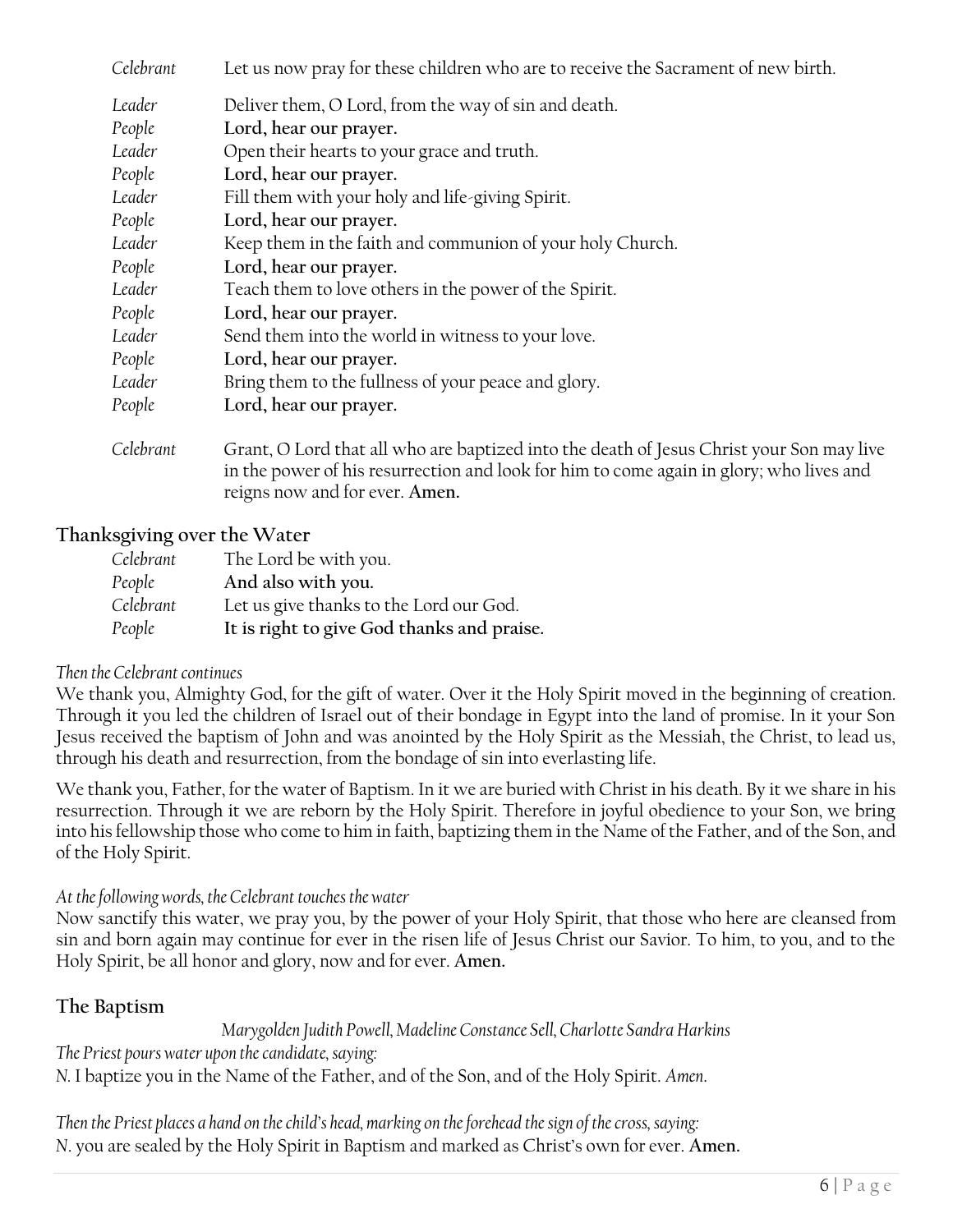| Celebrant<br>All | Let us pray.<br>Heavenly Father, we thank you that by water and the Holy Spirit you have<br>bestowed upon these your servants the forgiveness of sin and have raised them to<br>the new life of grace. Sustain them, O Lord, in your Holy Spirit. Give them an<br>inquiring and discerning heart, the courage to will and to persevere, a spirit to know<br>and to love you, and the gift of joy and wonder in all your works. Amen. |
|------------------|--------------------------------------------------------------------------------------------------------------------------------------------------------------------------------------------------------------------------------------------------------------------------------------------------------------------------------------------------------------------------------------------------------------------------------------|
| Celebrant<br>All | Let us welcome the newly baptized.<br>We receive you into the household of God. Confess the faith of Christ crucified,<br>proclaim his resurrection, and share with us in his eternal priesthood.                                                                                                                                                                                                                                    |

## **The Prayers of the People**

The response after each petition is: "*Hear our prayer.*"

#### *The celebrant adds a concluding collect.*

Almighty God, by your Holy Spirit you have made us one with your saints in heaven and on earth: Grant that in our earthly pilgrimage we may always be supported by this fellowship of love and prayer, and know ourselves to be surrounded by their witness to your power and mercy. We ask this for the sake of Jesus Christ, in whom all our intercessions are acceptable through the Spirit, and who lives and reigns for ever and ever. **Amen.**

## **The Confession**

Let us confess our sins against God and our neighbor.

*Silence may be kept.*

**Most merciful God, we confess that we have sinned against you in thought, word, and deed, by what we have done, and by what we have left undone. We have not loved you with our whole heart; we have not loved our neighbors as ourselves. We are truly sorry and we humbly repent. For the sake of your Son Jesus Christ, have mercy on us and forgive us; that we may delight in your will, and walk in your ways, to the glory of your Name. Amen.**

## **The Absolution**

Almighty God have mercy on you, forgive you all your sins through our Lord Jesus Christ, strengthen you in all goodness, and by the power of the Holy Spirit keep you in eternal life. **Amen.**

## **The Peace**

| Celebrant | The peace of the Lord be always with you. |
|-----------|-------------------------------------------|
| People    | And also with you.                        |

## **Welcome and Announcements**

*The flowers on the altar are given by Art and Debra Boyce to the glory of God and in celebration of their 40th wedding anniversary today. Offerings to the Thanksgiving Basket for June will go to the Camp Chanco on the James Scholarship Fund.*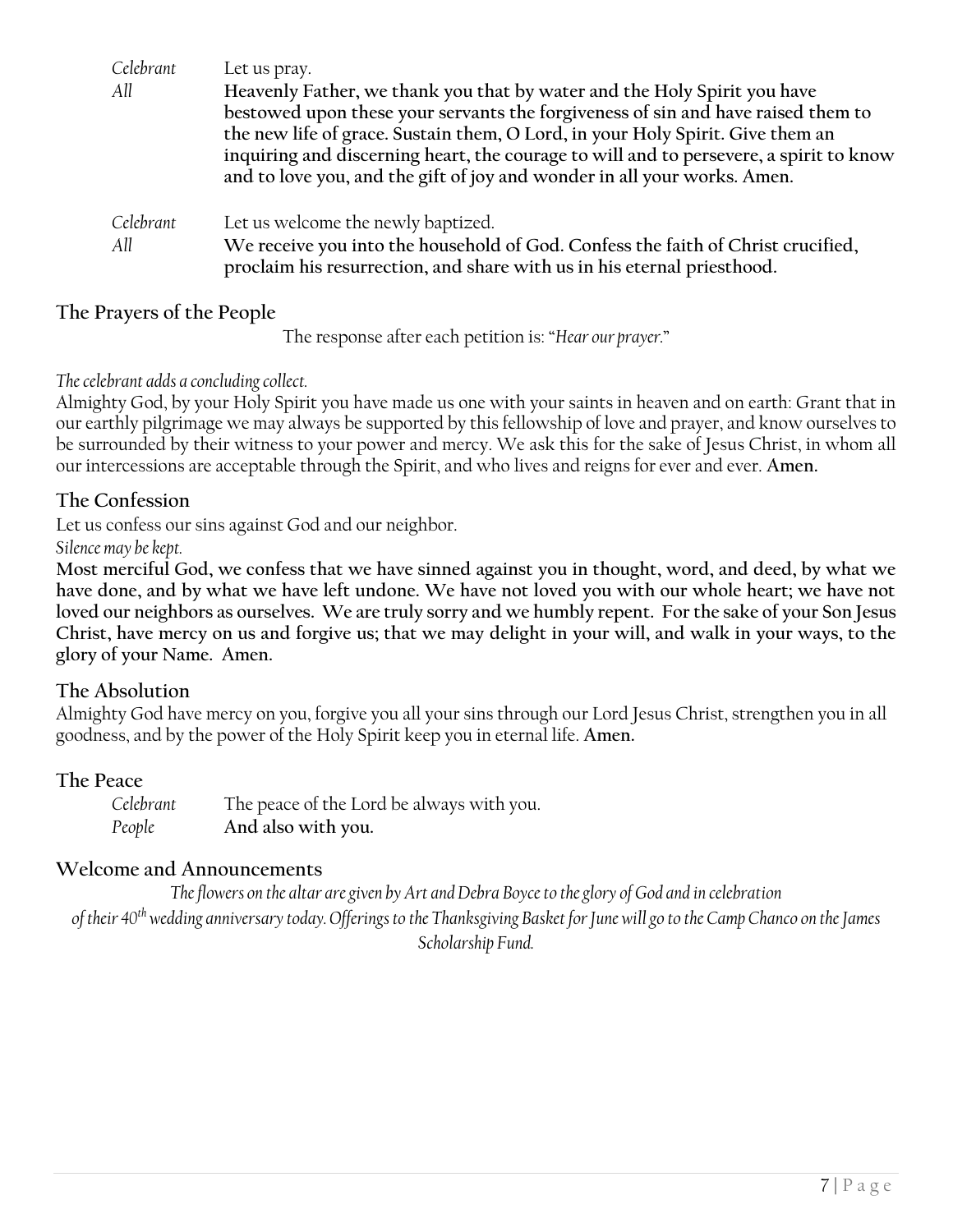#### **THE HOLY COMMUNION**

*This is the table not of the Church, but of the Lord. It is made ready for those who love him, and for those who want to love him more. So come, you who have much faith, and you who have little, you who have been here often, and you who have not been here long, you who have tried to follow, and you who have failed. Come, for it is the Lord who invites you. It is his will that those who want him should meet him here.* 

## **Offertory Sentence**

**The Offertory, Hymn 645** The King of Love my shepherd is, *music: St. Columba* (from the Hymn Request Basket) **The Presentation**

#### **Eucharistic Prayer A**

| Celebrant | The Lord be with you.                      |
|-----------|--------------------------------------------|
| People    | And also with you.                         |
| Celebrant | Lift up your hearts.                       |
| People    | We lift them to the Lord.                  |
| Celebrant | Let us give thanks to the Lord our God.    |
| People    | It is right to give God thanks and praise. |

#### *Then the Celebrant continues*

It is right, and a good and joyful thing, always and everywhere to give thanks to you, Father Almighty, Creator of heaven and earth. *A proper preface is said…*

Therefore, we praise you, joining our voices with Angels and Archangels and with all the company of heaven, who for ever sing this hymn to proclaim the glory of your Name:

**Sanctus S-125** *setting: Proulx*

**Holy, Holy, Holy Lord, God of power and might, heaven and earth are full of your glory. Hosanna in the highest. Hosanna in the highest. Blessed is he who comes in the name of the Lord. Hosanna in the highest. Hosanna in the highest.**

#### *Then the Celebrant continues*

Holy and gracious Father: In your infinite love you made us for yourself, and, when we had fallen into sin and become subject to evil and death, you, in your mercy, sent Jesus Christ, your only and eternal Son, to share our human nature, to live and die as one of us, to reconcile us to you, the God and Father of all.

He stretched out his arms upon the cross, and offered himself, in obedience to your will, a perfect sacrifice for the whole world. On the night he was handed over to suffering and death, our Lord Jesus Christ took bread; and when he had given thanks to you, he broke it, and gave it to his disciples, and said, "Take, eat: This is my Body, which is given for you. Do this for the remembrance of me."

After supper he took the cup of wine; and when he had given thanks, he gave it to them, and said, "Drink this, all of you: This is my Blood of the new Covenant, which is shed for you and for many for the forgiveness of sins. Whenever you drink it, do this for the remembrance of me."

Therefore, we proclaim the mystery of faith: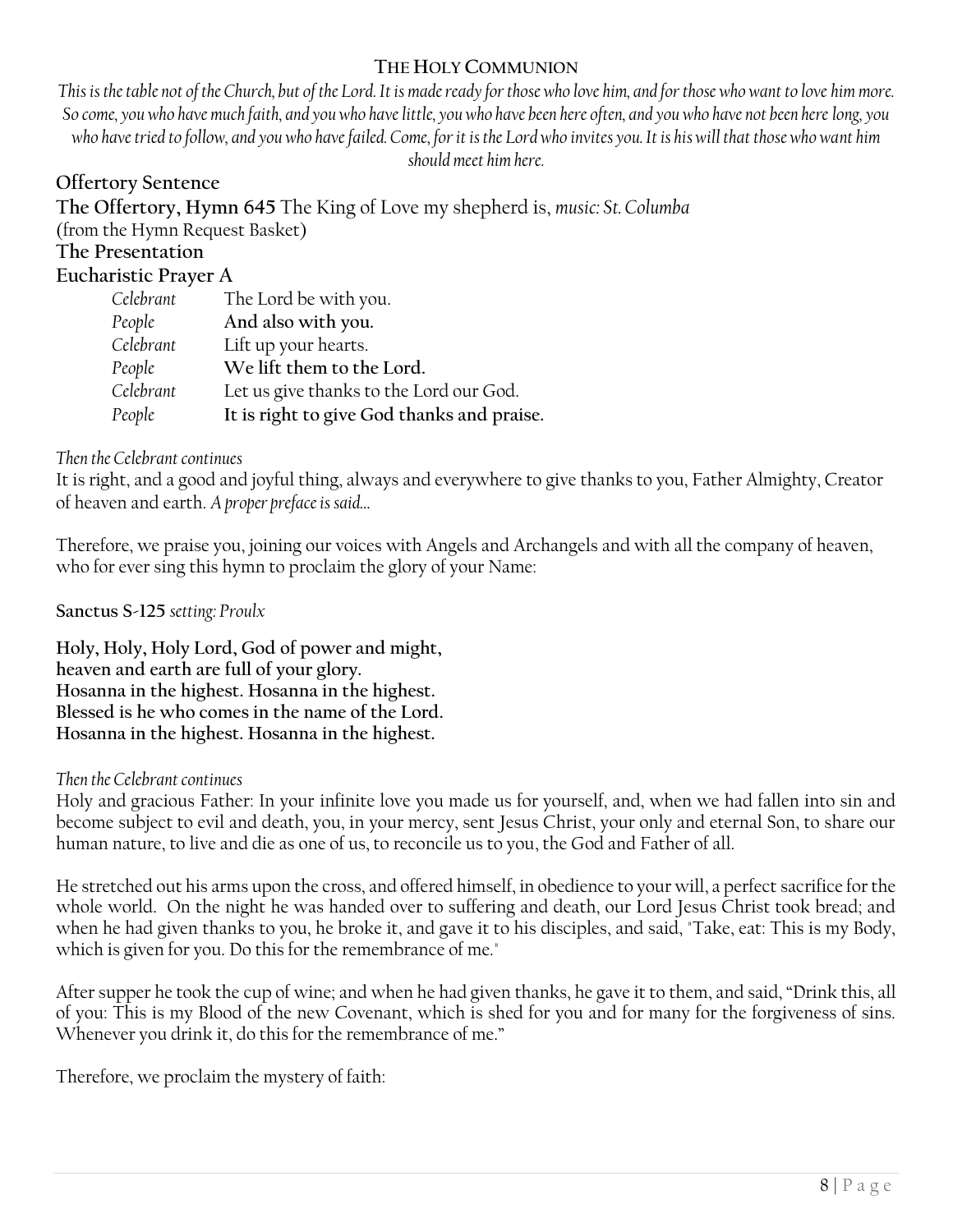*Celebrant and People* **Christ has died. Christ is risen. Christ will come again.**

#### *Then the Celebrant continues*

We celebrate the memorial of our redemption, O Father, in this sacrifice of praise and thanksgiving. Recalling his death, resurrection, and ascension, we offer you these gifts. Sanctify them by your Holy Spirit to be for your people the Body and Blood of your Son, the holy food and drink of new and unending life in him. Sanctify us also that we may faithfully receive this holy Sacrament, and serve you in unity, constancy, and peace; and at the last day bring us with all your saints into the joy of your eternal kingdom. All this we ask through your Son Jesus Christ: By him, and with him, and in him, in the unity of the Holy Spirit all honor and glory is yours, Almighty Father, now and for ever. **Amen.**

And now, as our Savior Christ has taught us, we are bold to say,

#### *Celebrant and People*

**Our Father, who art in heaven, hallowed be thy Name, thy kingdom come, thy will be done, on earth as it is in heaven. Give us this day our daily bread. And forgive us our trespasses, as we forgive those who trespass against us. And lead us not into temptation, but deliver us from evil. For thine is the kingdom, and the power, and the glory, for ever and ever. Amen.**

**The Breaking of the Bread**

**Fraction Anthem** Enriching our Worship 38 setting: *Fletcher*



Setting: Susan Calvin Fletcher, © 2002 Susan Calvin Fletcher. Used by permission. All rights reserved.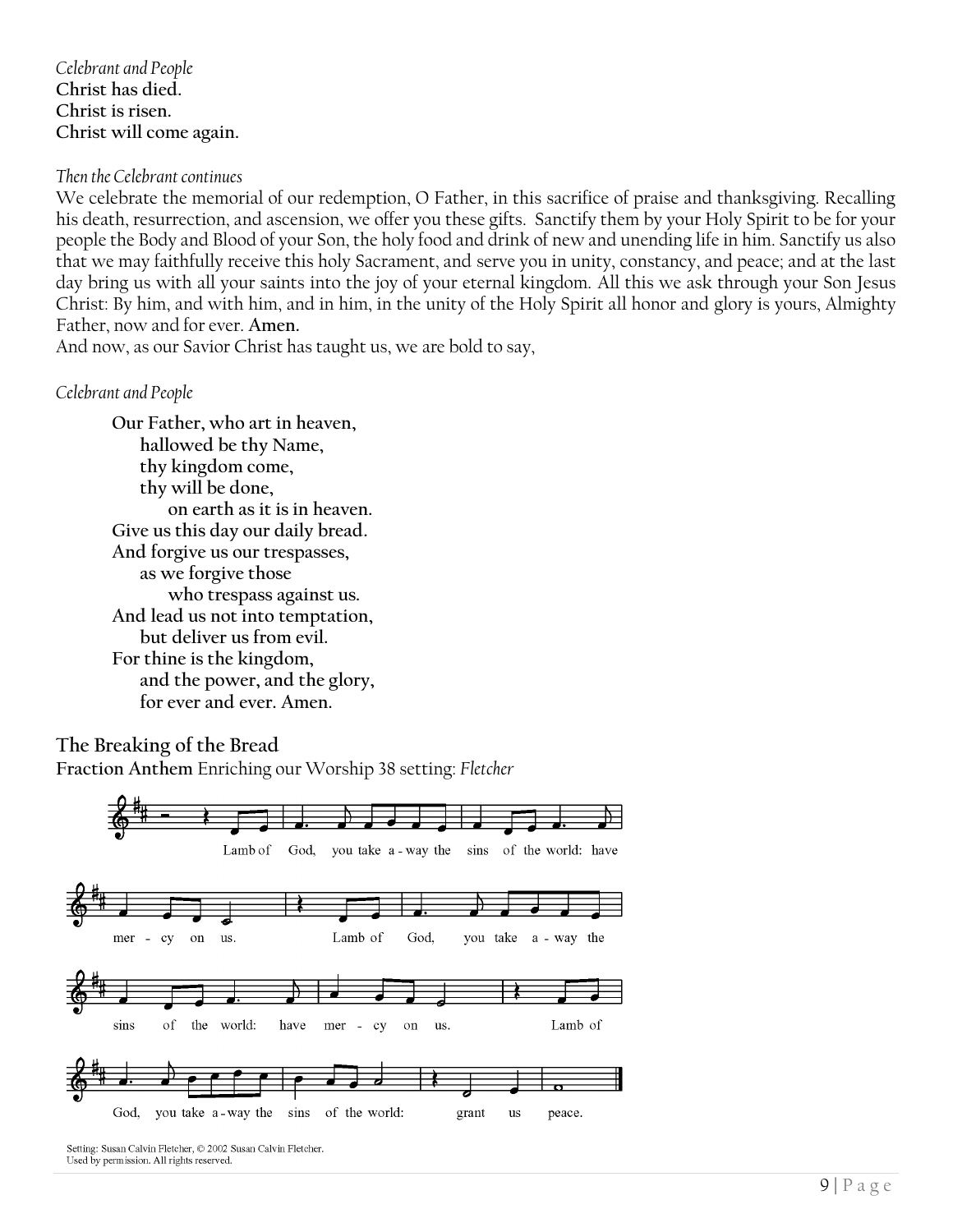## **Distribution of Communion**

*If you require a gluten-free wafer, please ask the clergy administering the bread.*

#### **Music during Communion**

**Communion Anthem** The Grace "Pick-up" Choir **Hymn 490** I want to walk as a child of the light, music: *Houston* **Hymn 148 LEVAS II I'm a-going to eat at the welcome table**

- 1 I'm a-going to eat at the welcome table, I'm a-going to eat at the welcome table, some of these days.
- 2 I'm a-going to feast on milk and honey, I'm a-going to feast on milk and honey, some of these days.
- 3 I'm a-going to fly all around in heaven, I'm a-going to fly all around in heaven, some of these days.
- 4 I'm a-going to wade cross Jordan's river, I'm a-going to wade cross Jordan's river, some of these days.

#### **Prayer of Thanksgiving**

#### *The People stand and pray the Prayer of Thanksgiving with the Celebrant*

**Eternal God, heavenly Father, you have graciously accepted us living members of your Son our Savior Jesus Christ, and you have fed us with spiritual food in the Sacrament of his Body and Blood. Send us now into the world in peace, and grant us strength and courage to love and serve you with gladness and**  singleness of heart; through Jesus Christ our Lord. Amen.

#### **Blessing**

Remember that life is short and we have too little time to gladden the hearts of those who travel the way with us. So be quick to be kind. Make haste to love. And the blessing of God Almighty, Father, Son, and Holy Spirit be with you and remain with you always. **Amen.**

#### **Dismissal**

| Celebrant | Let us go forth in the name of Christ. Alleluia, alleluia. |
|-----------|------------------------------------------------------------|
| People    | Thanks be to God. Alleluia, alleluia.                      |

**Dismissal Hymn 559,** Lead us, heavenly Father, music:*Dulce Carmen*

#### **Service Assistants**

**Acolytes** Benjamin Morgan Andrew Seiter Christopher Seiter

**Lay Readers/Chalicer** Bob Frady Aleyne Hamers

> **Youth Psalmist** Louisa Morgan

**Usher** Steve Williams

**Vestry Person-of-the-Day** Jim Giesken

> **Altar Guild** Caroline Redpath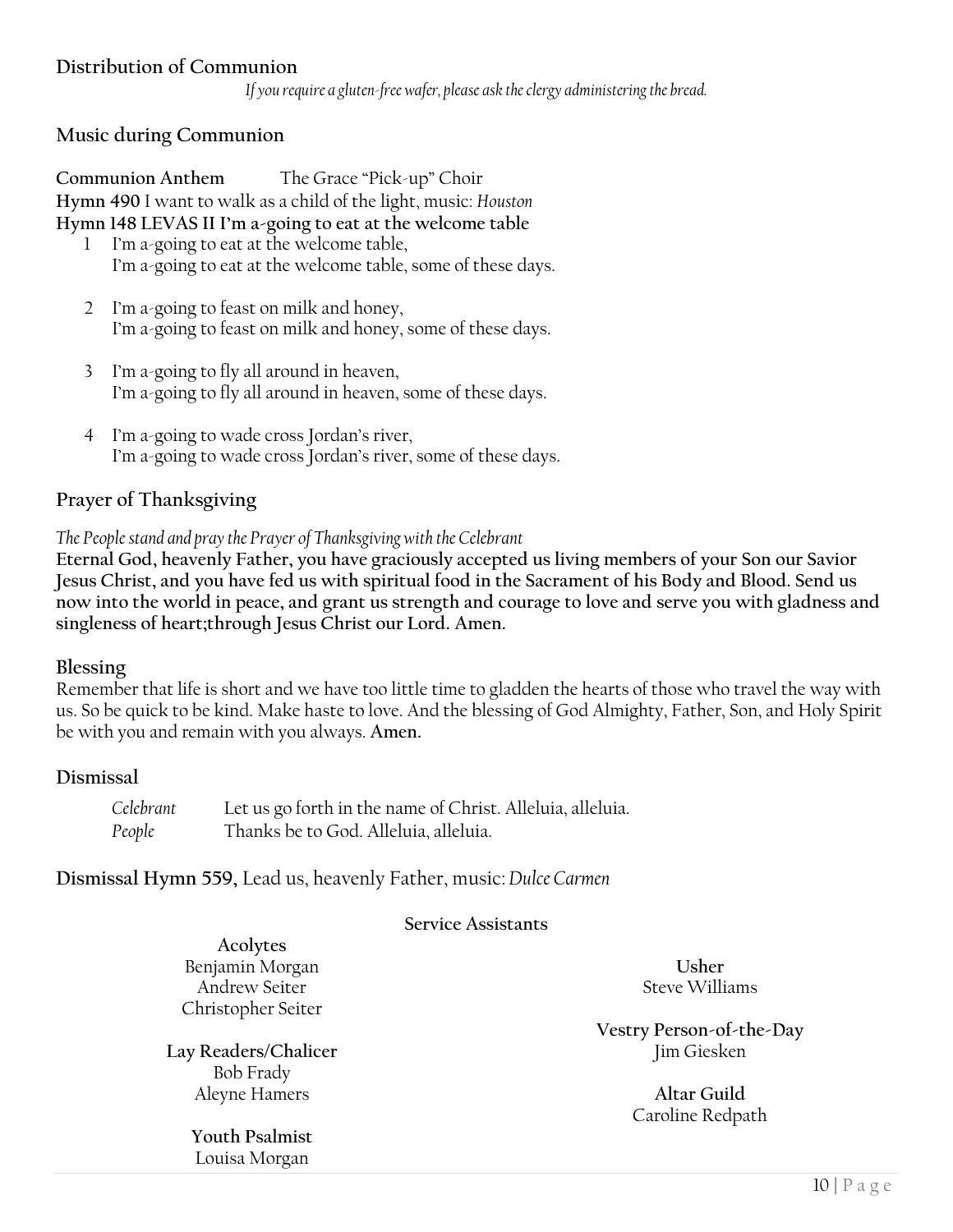#### **PRAYERS OF THE PARISH**

#### **WE PRAY FOR THOSE WHO HAVE DIED** Daisy Fletcher

#### **WE PRAY FOR THOSE WHO SERVE OUR COUNTRY** Brendon Baez, Erica Baez, Adrian Bogart III, Adrian Bogart IV, Meghan Collins, James Gouger, J.J. Jones, Thomas Lopez, Andrew Sainsbury, Jack Tartala, Donald Washburn, William Washburn

**WE PRAY FOR OUR HEALTH CARE WORKERS** 

Kyle Boyce (son of Debra and Art Boyce) and his partner Lauren Eary, Maura McCarley (daughter of Christy and Britt) and her roommate, Genis

#### **WE PRAY FOR THOSE SPECIAL NEEDS & CONCERNS OF THE CONGREGATION**

Al Crane, Mike Crist (nephew of Peggy Lansinger), Erin Tschida (niece of Marlene Bryan), Dorothy Williams (mother of Steve Williams), Ann Wilson (friend of Faye Keenan), Christine Duma (daughter of Marilyn Staton), Bruce Fisher, Jerrie Hyle, Ryan Henry (son of Nancy Henry), Dr. Thomas Wash, Sr., Alfred Crane III, Lou Stack, Dee Holland Brock & Melitta Holland (family of Sandy Armstrong), Greg Scanio (family of Lou Stack), Foster Ryan, the people of Ukraine

#### **Licensing, Sources and Permissions**

*The Bible texts of the Old Testament, Epistle and Gospel lessons are from the New Revised Standard Version Bible, copyright 1989 by the Division of Christian Education of the National Council of the Church of Christ in the USA, and used by permission.*

*The Collects, Psalms and Canticles are from the Book of Common Prayer (BCP), 1979.*

*Sources of Intercessions: Intercessions for the Christian People, The Liturgical Press*

*Unless otherwise specified, all music is printed and streamed with permission from: OneLicense.net A-716067, additional streaming licensed by Christian Copyright Solutions #11529.*

*Sanctus: S-125,* Composer: Richard Proulx, from *A Community Mass* b. 1937 Copyright:1971, 1977, G.I.A. Publications, Inc. used by permission